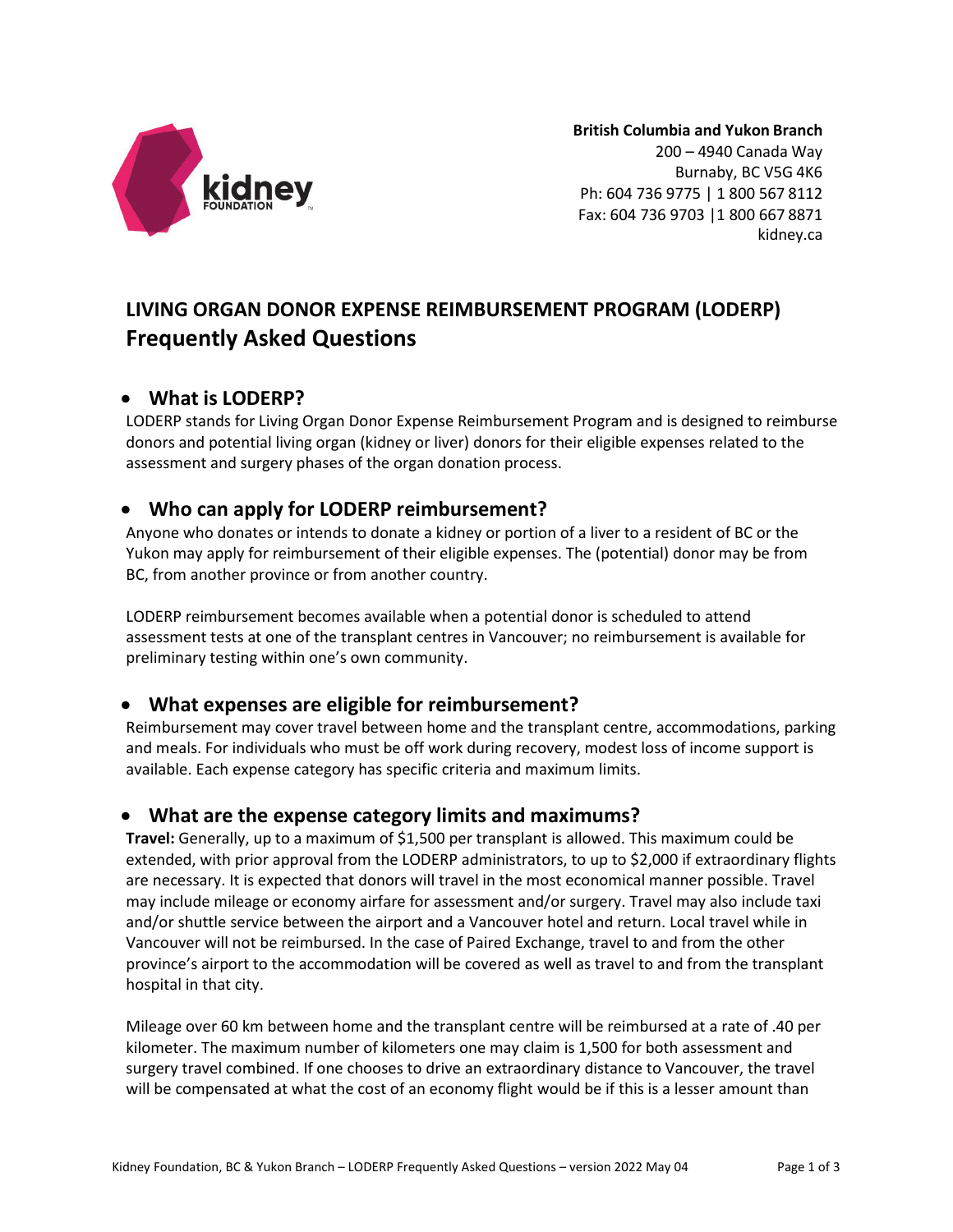mileage. Receipts will be required for all travel expenses. Photocopies/faxed receipts are acceptable. Mileage will be calculated using Google Maps. We cannot reimburse the value of travel points used to purchase flights. Those traveling from Vancouver Island must secure a TAP form from their transplant social worker to ride the ferry for free. Ferry costs are not covered by this LODERP program.

**Companion Travel:** It is acceptable for living donors to bring a companion with them to Vancouver for the surgery phase of the donation process. Under these circumstances, airfare, at the same rate as the donor, will be reimbursed as will accommodation for the companion for the days when the donor is in the hospital for surgery. It is expected that the companion will share accommodation with the donor. The companion will also be privy to their own \$175 compensation for meals while in Vancouver with the donor. All claims for companion reimbursement with go through the donor's claim form. These same parameters apply to a companion with a living donor who needs to travel outside of BC through the Paired Exchange Program.

**Accommodations:** Hotel accommodations will be reimbursed at the actual amount paid, not to exceed \$150/night including taxes if accommodations are needed between November and April (offseason). For accommodations in high season (May through October) reimbursement can be up to \$195 per night. If any night's accommodation is used during the assessment phase, the number of nights available for reimbursement at the time of surgery is reduced by that number. A maximum of 2 nights for each assessment visit may be claimed during the assessment phase. For the surgery phase, 7 nights may be claimed and up to 10 nights, with pre-approval, when surgery requires extended travel. Those traveling to other provinces through the Paired Exchange Program may claim up to 14 nights with prior approval. Receipts will be required. Photocopies/faxed receipts are acceptable. We cannot reimburse for the value of accommodation points used to purchase hotel rooms. Donors who reside in the Lower Mainland may stay in a hotel near their transplant hospital the night before surgery. Otherwise, no travel or accommodation is covered for local donors.

**Meals:** A meal allowance of \$175 is available if a donor proceeds to the surgery phase and must travel from outside of the Lower Mainland for surgery. There is no meal allowance during the assessment phase and no meal allowance available for local donors who return home directly following hospital discharge. No receipts are required for the meal allowance.

Parking: A total of 10 days parking at a maximum of \$26.04/day is available during the assessment and surgery phases. Receipts will be required. Photocopies/faxed receipts are acceptable.

**Loss of Income Support:** (for Canadian donors only) This support is only available after the donor applies for Employment Insurance (EI) Sickness Benefits and/or short-term disability if provided through his/her employer. If the donor is eligible for EI or ST Disability coverage, LODERP will provide funds for the waiting period. For donors who are ineligible for EI coverage, LODERP can provide up to eight weeks support to cover the number of weeks the donor may be off work post-surgery. Loss of income support will be offered at the donor's full weekly salary or \$700/week whichever is lower. For employed donors, an income verification form must be completed by their employer. For donors who are self-employed, verification of the last two years income will be required through tax returns. No loss of income support is available for out of country donors or those who are not able to provide income verification.